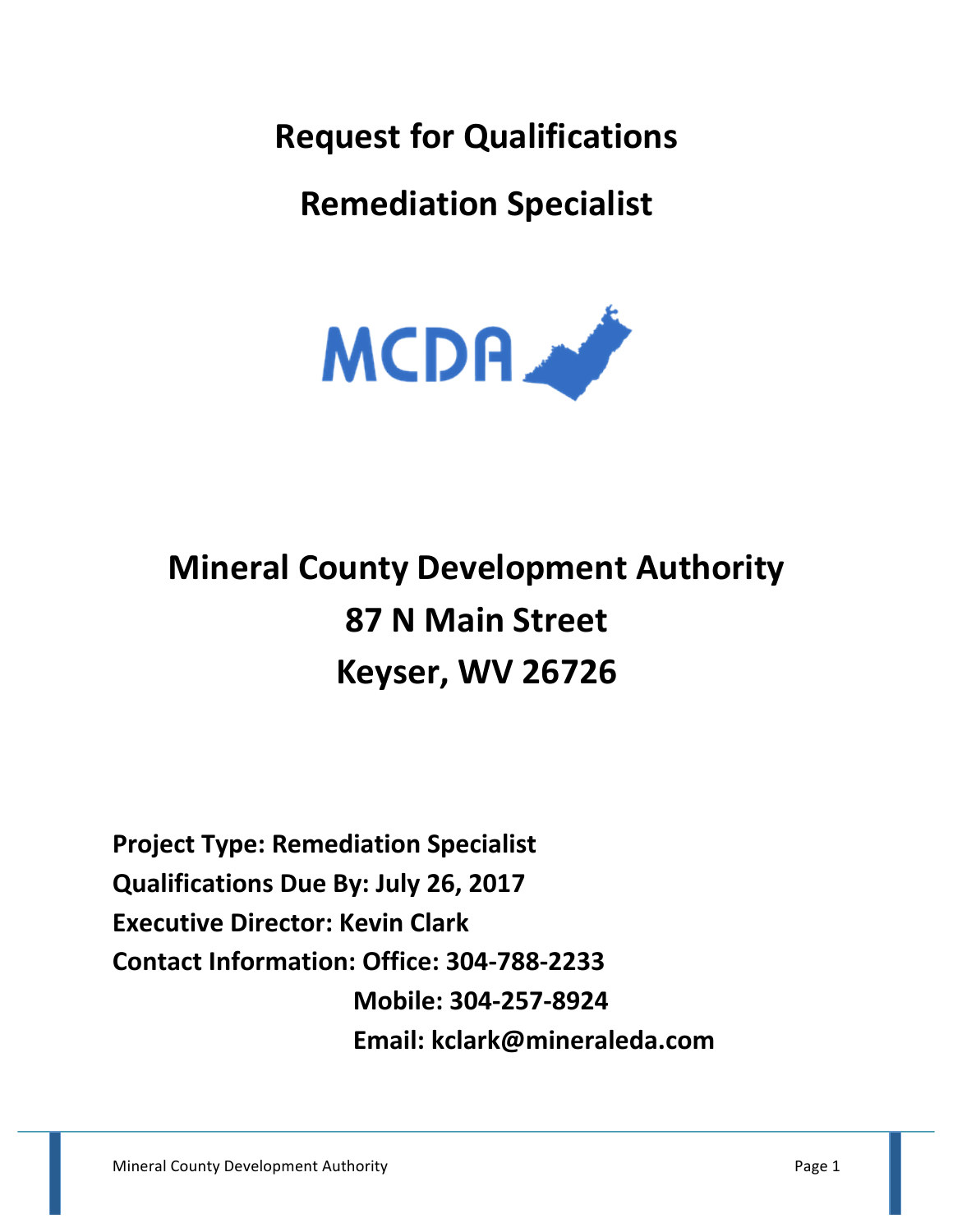### **Introduction**

The Mineral County Development Authority is soliciting proposals from Qualified Environmental Professionals (QEP) that are Licensed Remediation Specialists (LRS) in the State of West Virginia. The QEP shall have experience in Brownfield assessment, remediation, and redevelopment with sites potentially contaminated by hazardous substances. Experience with management of previous projects under the West Virginia Voluntary Remediation Program (VRP) or other applicable experience is preferred.

In March of 2017 the MCDA purchased the Old Anchor Glass Building. The site is located at 598 Waxler Road, Keyser, West Virginia. MCDA would like to procure a LRS to guide us through any decisions that MCDA may consider that may impact any environmental aspects of this site. MCDA would also like to explore the benefits of entering this site into the Voluntary Remediation Programs as established by the West Virginia Voluntary Remediation and Redevelopment Act. MCDA's Board is hesitant and would like to take a step-by-step approach towards entering and administering this program. We would like to use our procured LRS to perform this work as determined by board decision.

# **Scope of Work:**

The MCDA needs a qualified LRS to be available on an as needed basis at the convenience of the board. The LRS needs the ability to walk MCDA through the proper steps that need to be taken in the remediation process. As the process progresses, more detailed work will be voted on and approved by the MCDA board, as well as, cost estimating/negotiations prior to approval. The MCDA expects cost-effective technologies to be used during this process. The LRS will communicate effectively with the MCDA through the process. The LRS will also be asked to respond to general environmental requests periodically, as future projects dictate.

The following items are requested in the Request for Qualifications:

- 1. A letter of interest.
- 2. Experience (including list of previous West Virginia VRP projects) and references.
- 3. Personnel and/or subcontractors who may be assigned to the project.
- 4. Insurance requirements.